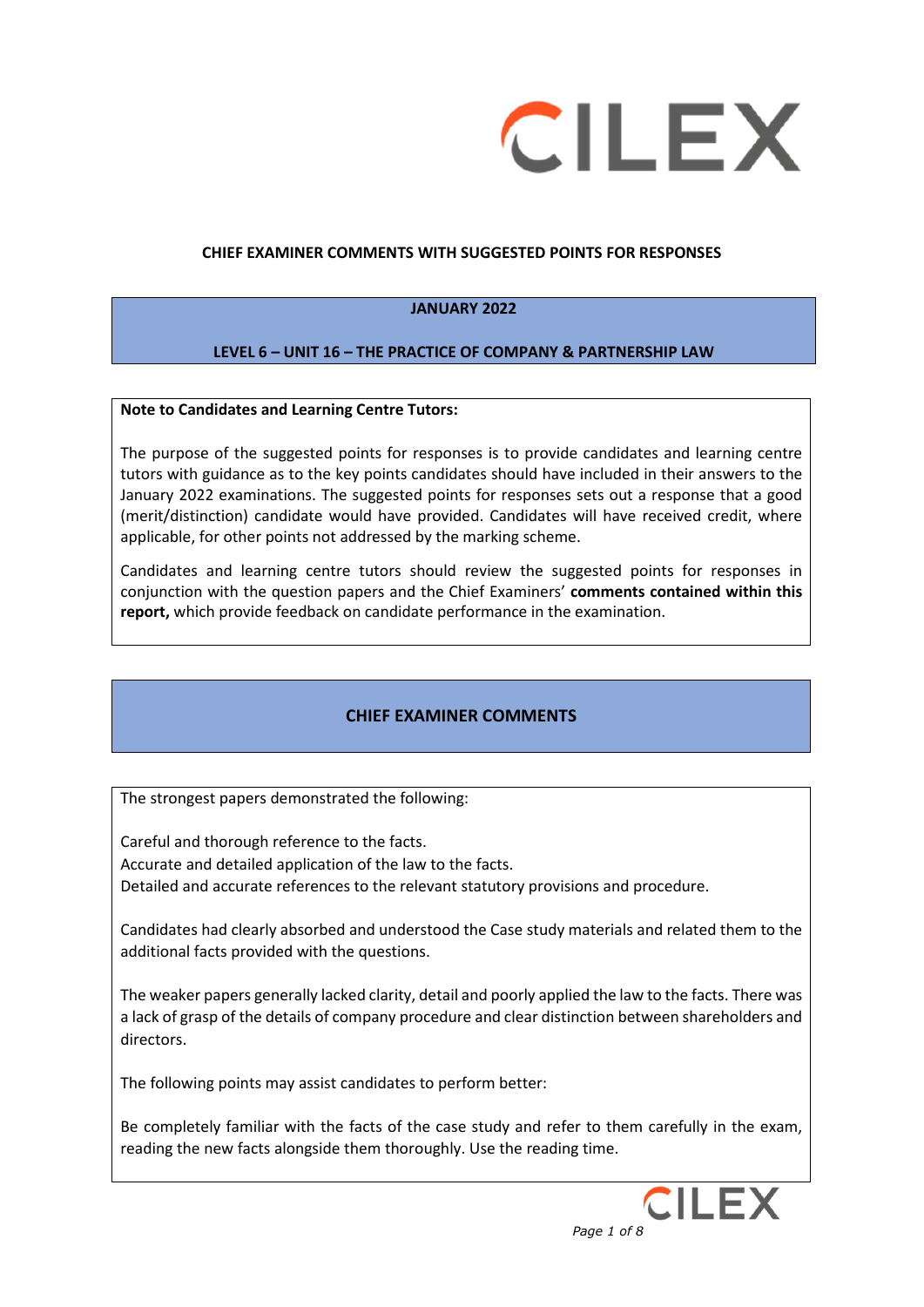Be sure to read the questions carefully – be clear what they are asking and whom you are advising. In your answers work through each relevant element of for example the appropriate statutory provision(s) methodically to assist with creating a coherent answer.

Give plenty of relevant precise references to statute – thinking about what is applicable to the facts.

Try to avoid a scattergun approach to setting out the legal issues – cover the relevant issues. Write as clearly as possible – this includes precision in terminology and application to the facts.

# **CANDIDATE PERFORMANCE FOR EACH QUESTION**

#### **Question 1**

- (a) This question concerned partner liability. The quality of answered varied, but the strong answers methodically worked through the various elements of establishing liability (including through sections 5 and 6 of the Partnership Act for example, as well as the parentship deed). The weaker answers were less precise and lacked coherence.
- (b) Answers to this question, on termination of a partnership vis a vis a particular partner, again varied. Detailed reference was required to both the partnership deed and the Act.

### **Question 2**

- (a) This question required clear advice on the appointment of a director and approval of a service contract. There were many good thorough answers that applied the law well to the facts and gave a detailed procedural plan. As before, careful attention to detail and accuracy was needed.
- (b) Comments are similar to those for 2(a). Candidates should pay careful attention to the number of marks and consider how much detail is required. Also note that here the question had two elements: the procedure for removal of a director as well as the protections available from such removal.

## **Question 3**

- (a) This question required advice on the transfer of partnership assets to a company. A number of scripts achieved high marks, covering the issues, including a substantial property transaction. Quite a few however sadly missed the point or lacked adequate precision. It is unclear whether some candidates had time problems, but when a transaction such as this is concerned, candidates are advised to think carefully about the structure of what is happening and the implications for the parties.
- (b) This part of question 3 related to the possibility of a charge of wrongful trading under the Insolvency Act section 214. Answers on the whole were very good or adequate. This was a question that merited working carefully through each of the required elements of for example section 214.

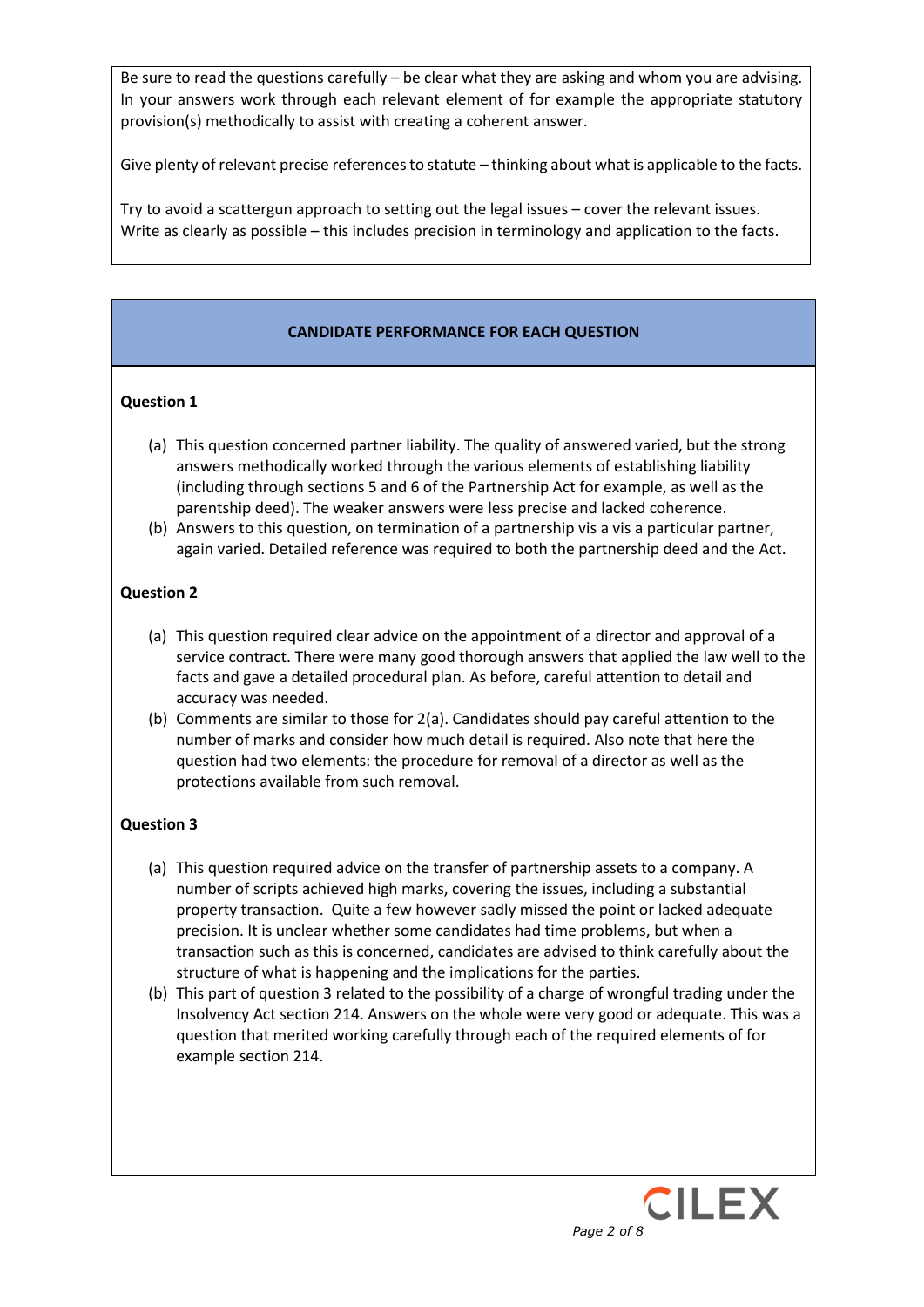## **Question 4**

- (a) In relation to the allotment of ordinary and preference shares, candidates needed to identify the permissions required. Careful reference to the requirements of the Companies Act was required, with accurate application to the facts. The stronger scripts took a systematic approach and covered the issues in detail. Poorer scripts were less clear.
- (b) Similar comments apply to this question which required the procedure in relation to allotment. Answers ranged in quality but more contained less detail than was required. This may have been because of timing problems, but this should have been a relatively straightforward identification of allotment formalities building on the answer to 4(a).

# **SUGGESTED POINTS FOR RESPONSE**

# **LEVEL 6 – UNIT 16 – THE PRACTICE OF COMPANY & PARTNERSHIP LAW**

| <b>Question</b><br><b>Number</b> | <b>Suggested Points for Responses</b>                                                                                                                                                                                                                                                                                                                                                                                                                                                                                                                                                                                                                                                                                                                                                                                                                                                                                                                                                                                                                                                                                                                                                                                                                                                                                                                                                                                                                      | <b>Max</b><br><b>Marks</b> |
|----------------------------------|------------------------------------------------------------------------------------------------------------------------------------------------------------------------------------------------------------------------------------------------------------------------------------------------------------------------------------------------------------------------------------------------------------------------------------------------------------------------------------------------------------------------------------------------------------------------------------------------------------------------------------------------------------------------------------------------------------------------------------------------------------------------------------------------------------------------------------------------------------------------------------------------------------------------------------------------------------------------------------------------------------------------------------------------------------------------------------------------------------------------------------------------------------------------------------------------------------------------------------------------------------------------------------------------------------------------------------------------------------------------------------------------------------------------------------------------------------|----------------------------|
| 1(a)                             | Responses should include:<br>liability arises under the Civil Liability (Contribution) Act 1978 and s9<br>$\bullet$<br>Partnership Act 1890. The Partnership Act 1890 liability is only joint.<br>The firm, and therefore the partners, liable if incurred by someone<br>$\bullet$<br>acting on behalf of the firm with authority, i.e. Hugo.<br>The limits of the partnership deed (clause 7.1.6) of £10,000 will not<br>$\bullet$<br>be binding on the supplier, unless they have knowledge of the<br>restriction in accordance with s8 PA1890. There is nothing on the<br>facts to suggest this.<br>Is the Partnership bound under s5 PA 1890:<br>$\bullet$<br>1) Is the act related to business of the kind carried on by the firm?<br>2) Would Hugo usually be expected to have authority?<br>3) Does supplier know or believe Hugo to be a partner?<br>4) Does the supplier know or believe Hugo to have no authority?<br>Application: Hugo did not have actual authority, the ability to incur<br>$\bullet$<br>liabilities is capped at £10,000. But all liable if the seller can rely on s5<br>PA 1890. Given nature of business it is likely that the purchase of<br>cleaning products would be regarded as an act for carrying on in the<br>usual way the business of the Partnership.<br>Therefore the firm is liable.<br>$\bullet$<br>Hugo is also bound under privity of contract. All partners are bound<br>$\bullet$<br>jointly s9 PA 1890. | 15                         |
| 1(b)                             | Responses should include:<br>Hugo can be expelled provided the right to do so has been<br>expressly agreed between the partners (s25 PA 1890).<br>Clause $20 - as Hugo's$ activities to incur a debt over the limit set<br>$\bullet$<br>by the partnership deed of £10,000 (clause 7.1.6) is a serious<br>breach of the terms of the agreement or any duty which has as                                                                                                                                                                                                                                                                                                                                                                                                                                                                                                                                                                                                                                                                                                                                                                                                                                                                                                                                                                                                                                                                                    | 12                         |

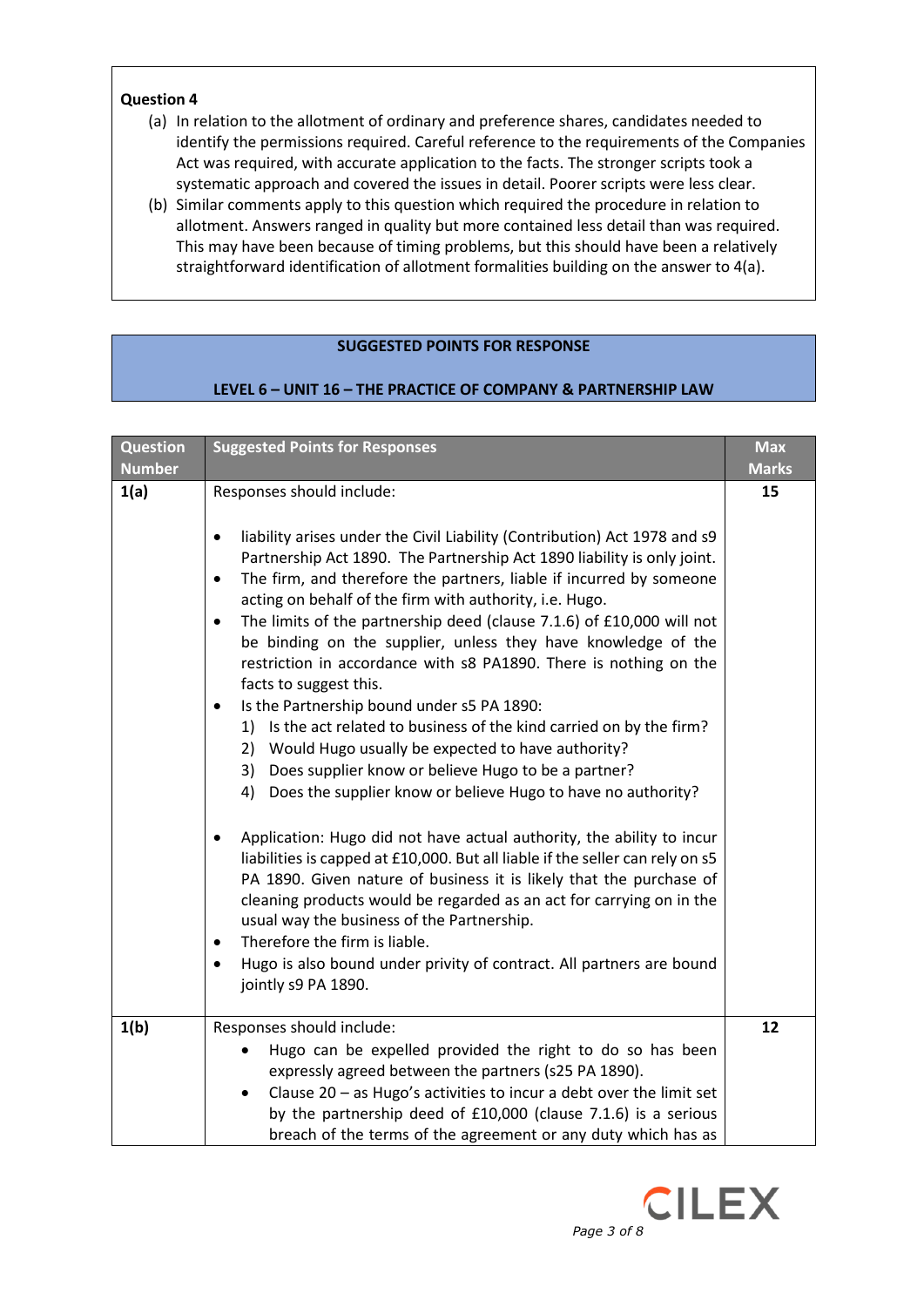| <b>Question 1 Total:</b>                                                                                                                                                                                                                                                                                                                                                                                                                                                                                                                                                                                                                                                                                                                                                  | 27 marks |
|---------------------------------------------------------------------------------------------------------------------------------------------------------------------------------------------------------------------------------------------------------------------------------------------------------------------------------------------------------------------------------------------------------------------------------------------------------------------------------------------------------------------------------------------------------------------------------------------------------------------------------------------------------------------------------------------------------------------------------------------------------------------------|----------|
| does permit Hugo's interest to be bought out (clause 21).<br>Procedure in accordance with the partnership deed:<br>$\bullet$<br>Hugo must be served with 14 clear days' notice of a partner's<br>$\bullet$<br>expulsion (clause 18.1) together with a statement of the<br>grounds of expulsion to Hugo (clause 18.3)<br>the meeting itself, must be quorate (clause 18.3)<br>Hugo must be given opportunity to be heard at meeting (clause<br>18.3)<br>two thirds of the other partners must vote for expulsion (clause<br>18.3)<br>notice of expulsion must then be given within 3 months of<br>becoming aware of the breach or ground for expulsion (ie three<br>months from when they became aware of the purchase of the<br>supplies at the Convention) (clause 20.1) |          |
| its object or effect the material disadvantage of the partnership<br>(clause 20.1.1).<br>Hugo can only be expelled if two thirds of the other partners vote<br>to expel him (Clause 18.3); i.e. Abigail and Demi to be in<br>agreement.<br>Expulsion will not terminate the partnership (clause 2.1), but it                                                                                                                                                                                                                                                                                                                                                                                                                                                              |          |

| <b>Question</b> | <b>Suggested Points for Responses</b>                                                                                                                                                                                                                                                                                                                                                                                                                                                                                                                                                                                                                                                                                                                                                                                                                                                                                                                                                                                                                                                                                                                                                                         | <b>Max</b>   |
|-----------------|---------------------------------------------------------------------------------------------------------------------------------------------------------------------------------------------------------------------------------------------------------------------------------------------------------------------------------------------------------------------------------------------------------------------------------------------------------------------------------------------------------------------------------------------------------------------------------------------------------------------------------------------------------------------------------------------------------------------------------------------------------------------------------------------------------------------------------------------------------------------------------------------------------------------------------------------------------------------------------------------------------------------------------------------------------------------------------------------------------------------------------------------------------------------------------------------------------------|--------------|
| <b>Number</b>   |                                                                                                                                                                                                                                                                                                                                                                                                                                                                                                                                                                                                                                                                                                                                                                                                                                                                                                                                                                                                                                                                                                                                                                                                               | <b>Marks</b> |
| 2(a)            | Responses should include:<br>Appointment:<br>either by the directors in accordance with Article 17(1) MA in a<br>BM or GM by OR.<br>by GM: directors will need to call a GM on 14 clear days' notice<br>or short notice (s307 CA 2006 and Article 48 MA); or written<br>resolution procedure (s288-300 CA 2006).<br>Service contract term of five years:<br>must be approved by OR (s188 CA 2006). Proposed agreement/<br>memorandum must be available for inspection not less than 15<br>days before general meeting (s188(5) CA 2006). Or if a written<br>resolution is used the memorandum should be attached to it.<br>If granted before approval, void and terminable at any time by<br>$\bullet$<br>reasonable notice (s188(5) CA 2006).<br>Abigal may not however vote or be counted in the quorum at the<br>board meeting called to approve her service contract (Article 14<br>MA).<br>Administration: BM minutes and resolutions (to decide on<br>٠<br>appointment, to hold GM to approve term and subsequent BM to<br>authorise and grant the service contract), Notice of GM and minutes,<br>OR, the proposed agreement/memorandum, declaration of interest,<br>updating registers and Form AP01. | 15           |
|                 | Responses could include:<br>As OR is required, the appointment and approval of the term<br>should be by GM. Abigal need not declare her interest in the                                                                                                                                                                                                                                                                                                                                                                                                                                                                                                                                                                                                                                                                                                                                                                                                                                                                                                                                                                                                                                                       |              |

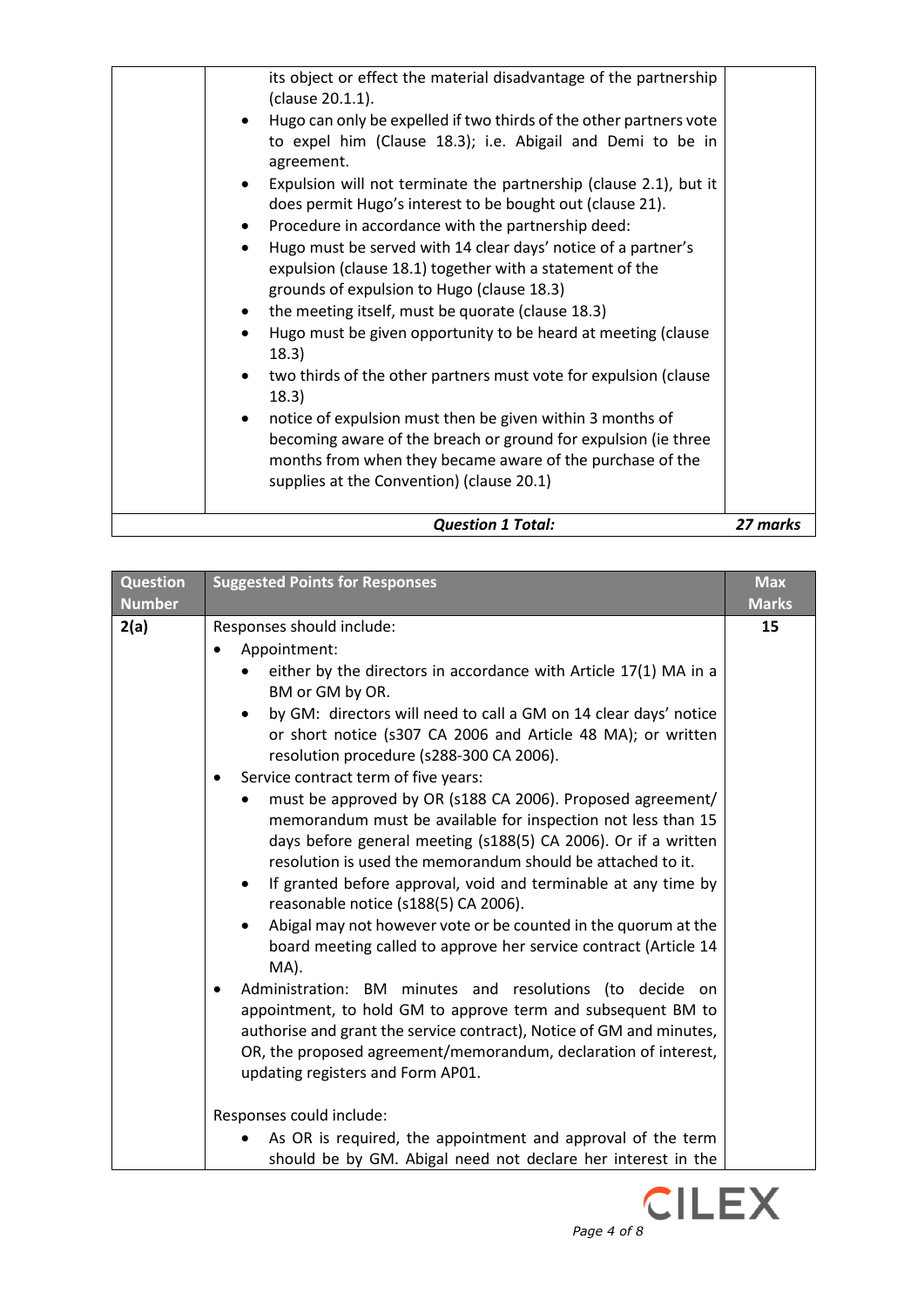|                          | grant of her service contract under s177(6)(c) CA 2006 but should<br>as a matter of good practice.                                                                                                                                                                                                                                                                                                                                                                                                                                                                                                                                                                                                                                                                                                                                                                                                                                                                                                                                                                                                                                                                                                                                                                       |   |
|--------------------------|--------------------------------------------------------------------------------------------------------------------------------------------------------------------------------------------------------------------------------------------------------------------------------------------------------------------------------------------------------------------------------------------------------------------------------------------------------------------------------------------------------------------------------------------------------------------------------------------------------------------------------------------------------------------------------------------------------------------------------------------------------------------------------------------------------------------------------------------------------------------------------------------------------------------------------------------------------------------------------------------------------------------------------------------------------------------------------------------------------------------------------------------------------------------------------------------------------------------------------------------------------------------------|---|
| 2(b)                     | Responses should include:<br>Removed from office by an OR (s168 CA 2006).<br>the proposed service contract will not prevent removal, however, the<br>right of the company to remove her will be without prejudice to any<br>claim for compensation (s168(5))<br>Special Notice must be given to the company at least 28 days before<br>the meeting.<br>entitled to protest removal by speaking at the meeting called to<br>٠<br>consider the resolution to remove and to make written<br>representations to the meeting (s169 CA 2006).<br>She can be protected in the following ways:<br>٠<br>Bushell v Faith clause in the Articles to give enhanced voting<br>rights in the event of a resolution to remove her or to<br>amend/remove the clause,<br>amend Article 18 MA to reduce the circumstances in which a<br>director would be disqualified from holding office,<br>The articles of association may be amended by SR (s21 CA 2006),<br>with a copy filed at Companies House (s30 CA 2006) together with<br>a reprinted copy of the amended articles of association (s34 CA<br>2006).<br>Responses could include:<br>separate shareholders' agreement which requires parties to<br>that agreement to vote against any resolution to remove her as<br>a director. | 8 |
| <b>Question 2 Total:</b> |                                                                                                                                                                                                                                                                                                                                                                                                                                                                                                                                                                                                                                                                                                                                                                                                                                                                                                                                                                                                                                                                                                                                                                                                                                                                          |   |

| <b>Question</b> | <b>Suggested Points for Responses</b>                                                                                                                                                                                                                                                                                                                                                                                                                                                                                                                                                                                                                                                                                                           | <b>Max</b>   |
|-----------------|-------------------------------------------------------------------------------------------------------------------------------------------------------------------------------------------------------------------------------------------------------------------------------------------------------------------------------------------------------------------------------------------------------------------------------------------------------------------------------------------------------------------------------------------------------------------------------------------------------------------------------------------------------------------------------------------------------------------------------------------------|--------------|
| <b>Number</b>   |                                                                                                                                                                                                                                                                                                                                                                                                                                                                                                                                                                                                                                                                                                                                                 | <b>Marks</b> |
| 3(a)            | Responses should include:<br>This is a substantial property transaction. Abigail will be a director<br>$\bullet$<br>prior to the transfer of the business of the partnership by her (and<br>her fellow partners) to the company.<br>s190 CA 2006: a company may not acquire from a director and a<br>$\bullet$<br>director may not acquire from the company, a substantial non-cash<br>asset unless the arrangement is either first approved or made                                                                                                                                                                                                                                                                                            | 17           |
|                 | conditional upon being approved by a members' ordinary resolution.<br>In this instance:<br>$\bullet$<br>the Company is to acquire from one of its directors various non-<br>$\bullet$<br>cash assets (equipment and vehicles). A 'non-cash' asset is any<br>property or interest in property other than cash (s1163 CA 2006).<br>s191 CA 2006: a non-cash asset is "substantial" in relation to the<br>$\bullet$<br>company if its value exceeds 10% of the company's net asset<br>value and is more than £5000 or its value exceeds £100,000. The<br>Company is yet to trade (and the investment from PNY<br>Investments is yet to be made). At most, it will only have issued<br>the two subscriber shares. The net assets of the Company are |              |

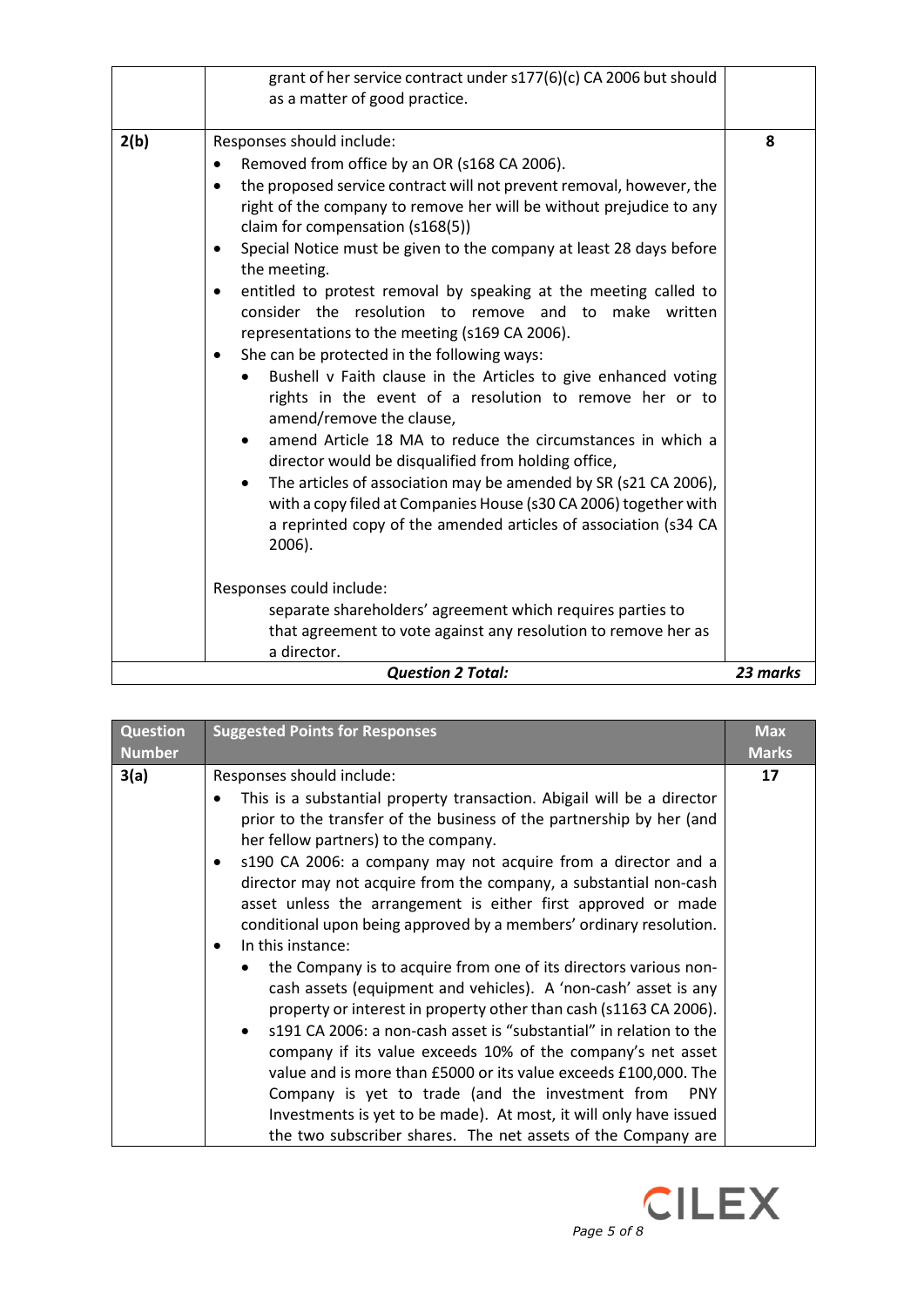|      | <b>Question 3 Total:</b>                                                                                                                                                                                                                                                                                                                                                                                                                                                                                                                                                                                                                                                                                                                                                                                            | 27 marks |
|------|---------------------------------------------------------------------------------------------------------------------------------------------------------------------------------------------------------------------------------------------------------------------------------------------------------------------------------------------------------------------------------------------------------------------------------------------------------------------------------------------------------------------------------------------------------------------------------------------------------------------------------------------------------------------------------------------------------------------------------------------------------------------------------------------------------------------|----------|
|      | Responses could include:<br>If unable to pay debts, creditors may petition for the compulsory<br>winding up (s122(1)(f) IA1986), owes £750 and served with a<br>statutory demand which is unpaid for 3 weeks or it is unable pay its<br>debts as they fall due (s123 IA 1986).                                                                                                                                                                                                                                                                                                                                                                                                                                                                                                                                      |          |
|      | and director that time; knowledge measured against a reasonably<br>diligent person (s214(4) IA 1986).<br>Potential for wrongful trading (s214 IA 1986).<br>If guilty of wrongful trading maybe ordered to contribution to the<br>assets of the company as it thinks proper.                                                                                                                                                                                                                                                                                                                                                                                                                                                                                                                                         |          |
|      | company.<br>But s214 IA 1986 liable to make such contribution to the company's<br>٠<br>assets if company goes into insolvent liquidation;<br>Test: before winding up, knew or ought to have concluded that there<br>٠<br>was no reasonable prospect of avoiding into insolvent liquidation;                                                                                                                                                                                                                                                                                                                                                                                                                                                                                                                         |          |
| 3(b) | meeting despite the fact that they are interested.<br>Responses should include:<br>A director is not ordinarily liable for contracts entered into by the<br>٠                                                                                                                                                                                                                                                                                                                                                                                                                                                                                                                                                                                                                                                       | 10       |
|      | Responses could include:<br>As the Company will have four directors, three of whom will be<br>interested in the transaction therefore quorum will not be achieved.<br>Quorum for a directors' meeting is two under Article 11 MA. Without<br>a quorum business cannot be validly conducted at board meetings.<br>The solution is therefore to seek an OR under Article 14(3) MA to<br>$\bullet$<br>disapply the articles (either generally or for the single transaction)<br>and so allow the directors to vote on the transaction at directors'                                                                                                                                                                                                                                                                    |          |
|      | effectively nil. The transfer of the partnership business will<br>therefore be substantial in value.<br>The acquisition requires the approval of members by OR. If not<br>$\bullet$<br>obtained the transaction will be voidable at the instance of the<br>company. Directors who authorise the transaction without such<br>approval are liable to indemnify the company for any loss or damage<br>which results.<br>Abigail will be interested in the transaction this will require a<br>$\bullet$<br>disclosure of interest under s177 Companies Act 2006 unless all the<br>other directors are already aware of her interest (s177(6)(b) CA<br>2006). Abigail will not be permitted to vote at the directors' meeting<br>at which this matter is considered nor will she count in the quorum<br>(Article 14 MA). |          |
|      |                                                                                                                                                                                                                                                                                                                                                                                                                                                                                                                                                                                                                                                                                                                                                                                                                     |          |

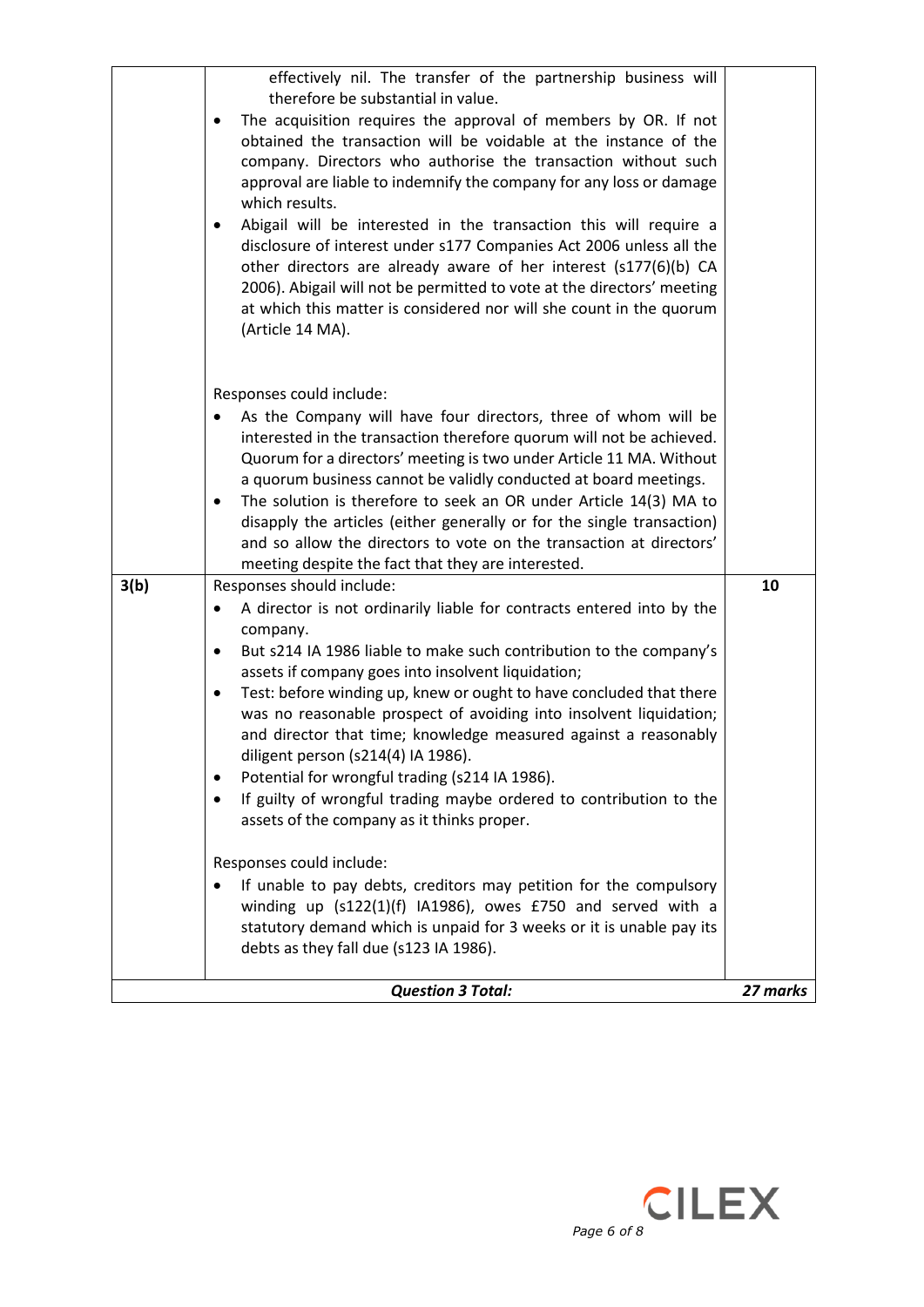| <b>Question</b>       | <b>Suggested Points for Responses</b>                                                                                                                                                                                                                                                                                                                                                                                                                                                                                                                                                                                                                                                                                                                                                                                                                                                                                                                                                                                                                                                                                                                                                                                                                                                                                                                                                                                                                                                                                                                                                                                                                       | <b>Max</b>         |
|-----------------------|-------------------------------------------------------------------------------------------------------------------------------------------------------------------------------------------------------------------------------------------------------------------------------------------------------------------------------------------------------------------------------------------------------------------------------------------------------------------------------------------------------------------------------------------------------------------------------------------------------------------------------------------------------------------------------------------------------------------------------------------------------------------------------------------------------------------------------------------------------------------------------------------------------------------------------------------------------------------------------------------------------------------------------------------------------------------------------------------------------------------------------------------------------------------------------------------------------------------------------------------------------------------------------------------------------------------------------------------------------------------------------------------------------------------------------------------------------------------------------------------------------------------------------------------------------------------------------------------------------------------------------------------------------------|--------------------|
| <b>Number</b><br>4(a) | Responses should include:<br>Allotment of Share Capital:<br>directors must be authorised to allot (s549-551 CA 2006)<br>No explicit authority to allot shares, nor do preference shares<br>$\circ$<br>exist (newly incorporated shelf company)<br>as proposal includes the allotment of preference shares,<br>$\circ$<br>need be authorised under s551 CA 2006<br>rights to the preference shares need to be included in the<br>$\circ$<br>articles, SR (s21 CA 2006)<br>or directors authorised by authority in articles or OR (s551 CA<br>$\circ$<br>2006), may be for particular exercise or generally; must state<br>maximum number and date it will expire (s551 CA 2006)<br>s551(5) CA 2006, states maximum amount of shares that may<br>$\circ$<br>be allotted under that authority (2,500,000 ordinary and<br>1,000,000 preference shares of £1 each).<br>directors need to pass a board resolution allotting the new<br>ordinary shares<br>Pre-emption rights: s561 CA 2006, where a company is proposing<br>٠<br>to allot the ordinary shares ("equity securities") for cash<br>existing members should be offered the new ordinary shares first<br>$\bullet$<br>in proportion to their existing holdings, i.e. Abigal, Demi and<br>Hugo.<br>a private company with only one class of shares, statutory pre-<br>emption rights may be dis-applied by articles or by special<br>resolution (s570 CA 2006).<br>need to dis-apply pre-emption rights by SR, or waive their pre-<br>٠<br>emption rights.<br>The preference shares will not be 'equity securities' and<br>$\bullet$<br>therefore not subject to rights of pre-emption for the existing | <b>Marks</b><br>11 |
| 4(b)                  | members.<br>Responses should include:<br>GM to create preference shares by amending the articles, and<br>authorise allotment, the meeting closes. BM re-convene and will then<br>receive and resolve to allot new shares following receipt of the<br>application from 3PPP at the agreed price.<br>Directors: declare interest under s177 CA 2006 at BM.<br>٠<br>As all directors can reasonably be assumed to be aware of the other's<br>٠<br>interest, exempt under s177(6)(b) CA 2006.<br>Article 14, does not apply where the director's conflict of interest<br>٠<br>arises from a proposed subscription for shares.<br>Administration: the directors will then need to resolve to allot the<br>$\bullet$<br>shares and affix the company's seal to the share certificates, update<br>the register of allotments and members and prepare minutes of the<br>board meeting and members meeting. The registers of members be<br>updated (s113 CA 2006). A statement of capital and notices of new<br>class of members (s638 CA 2006) will need to be sent to the Registrar<br>together with the s21 and s551 resolutions, amended articles of<br>association and Form SH01 of the allotment of shares for non-cash<br>consideration.                                                                                                                                                                                                                                                                                                                                                                                                                      | 12                 |